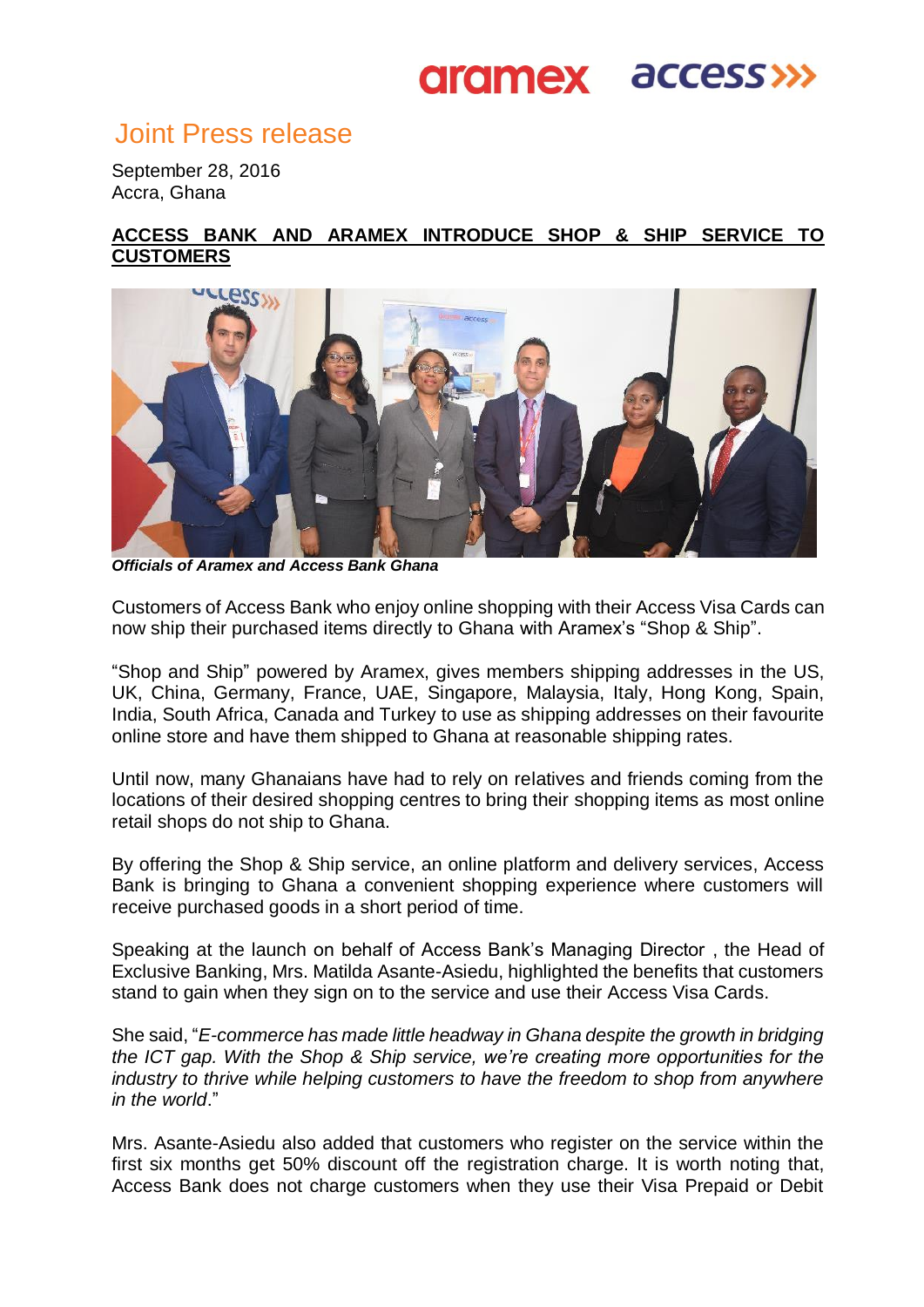## **aramex access>>>**

### Joint Press release

Cards online or when they withdraw money on any Access Bank ATM or make payments on their Point Of Sale terminals.

Aramex Regional Manager for West Africa, Mr. Samer Hajjar said: "We are excited to be partnering with Access Bank. This agreement reflects our commitment to further growing the e-commerce sector and provide more customers with a highly efficient and convenient online shopping solution. It is an example of how we are helping to better connect online shoppers to e-tailers from around the world, in line with our commitment to facilitating global trade, to meet the increasing demand for global online shopping delivery solutions and to support e-tailers to grow their business."

Customers who wish to register for the lifetime membership of Shop & Ship can pick a registration from any of Access Banks 46 locations across the country or download from the Bank's website [www.ghana.accessbankplc.com.](http://www.ghana.accessbankplc.com/) Once the forms are completed they must be submitted at the branch to be registered for the service.

Access Bank continues to demonstrate a commitment to bring quality service to customers through consistent investment adapted to their needs. The Bank is also leading the way with investments in key sectors of the economy including Telecommunications, energy, oil and gas, Manufacturing and Agriculture.

**- END –**

#### **Note to editors**

#### **About Access Bank (Ghana)**

Access Bank Ghana is a full service commercial bank providing universal banking services to individuals and businesses across Ghana. Launched in 2009, as one of the most capitalized banks, the Bank has continued to consolidate its reputation as one of the fastest growing in the industry.

With an impressive growth trajectory over the past 7 years, which earned it the 2013 Bank of the year award, the Bank continues to develop a deep understanding of its customers, delivering excellent service and empowering them to achieve more through value added products and services.

Currently operating from 46 business locations covering 9 regions in Ghana, the Bank continues to build long-term relationships with its customers based on trust, fairness and transparency.

Access Bank Ghana is a member of the Access Bank Group, which has presence across 8 African markets spanning Sub-Saharan Africa's three monetary zones, the Far East, Middle East, Asia and the United Kingdom.

#### **About Aramex:**

Aramex (DFM: ARMX) is a leading global provider of comprehensive logistics and transportation solutions. Established in 1982 as an express operator, the company rapidly evolved into a global brand recognized for its customized services and innovative multi-product offering. Traded on the NASDAQ from 1997 to 2002, Aramex today is a publicly traded company on the Dubai Financial Market, employing more than 13,800 people in over 350 locations across 60 countries and leads a strong alliance network providing global presence, and bringing together 40 independent express companies from around the world. The range of services offered by Aramex includes integrated logistics solutions, international and domestic express delivery, freight forwarding, secure records and information management solutions, and e-services, including e-business solutions and Shop & Ship.

*For more information, please visit us at* [www.aramex.com](http://www.aramex.com/)*.*